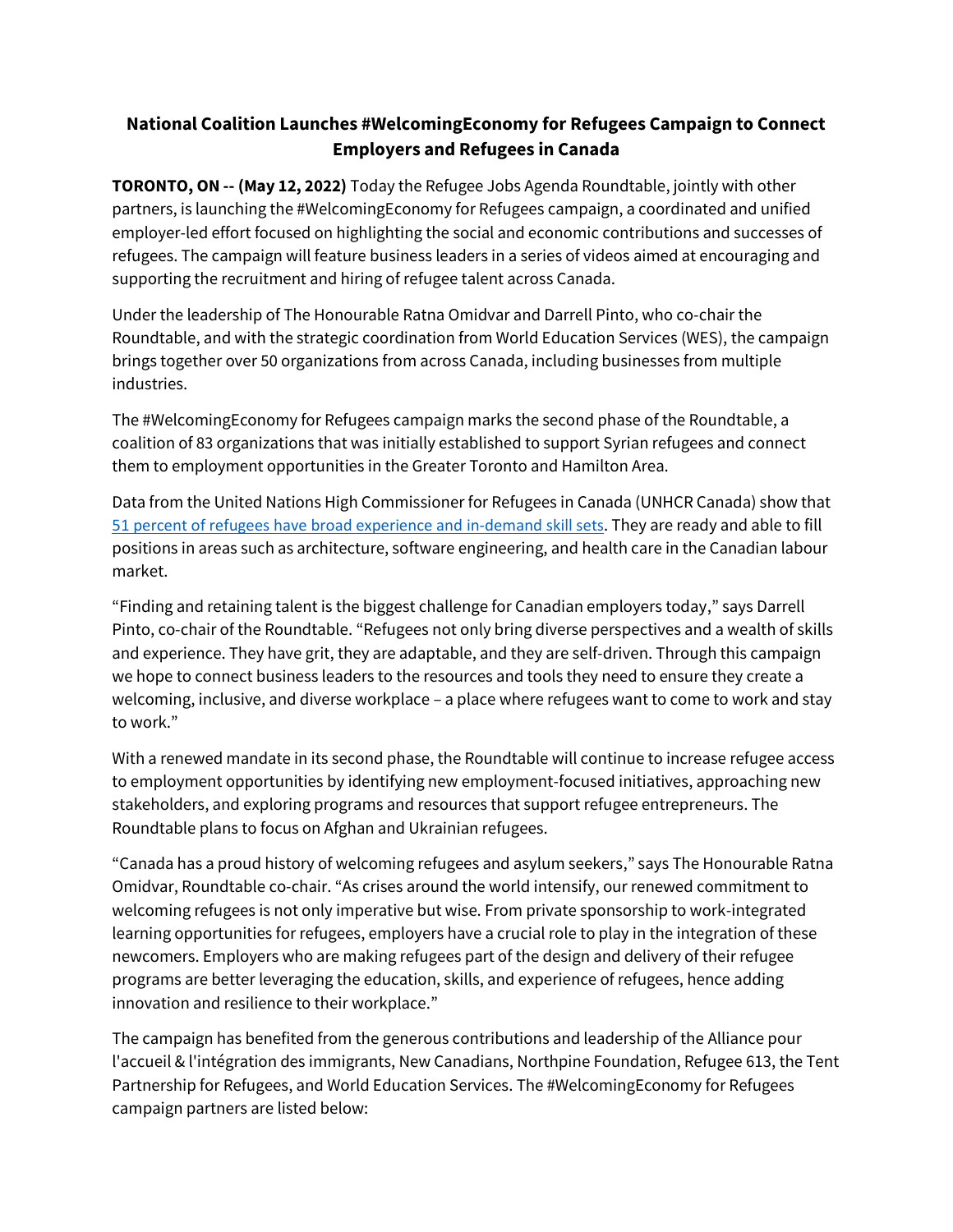- [Achēv](https://achev.ca/)
- [Alliance pour l'accueil & l'intégration des immigrants](https://www.alac.qc.ca/)
- [ACCES Employment](https://accesemployment.ca/)
- [Bonfire Interactive](https://gobonfire.com/)
- [Calgary Catholic Immigration Society](https://www.ccisab.ca/)
- [Calgary Region Immigrant Employment Council](https://www.criec.ca/)
- [Carty House](https://cartyhouse.org/)
- CERC in Migration and Integration, Toronto Metropolitan University (formerly Ryerson [University\)](https://www.ryerson.ca/cerc-migration/)
- [City of Toronto](https://www.toronto.ca/community-people/moving-to-toronto/refugee-resettlement-program/)
- [CivicAction](https://civicaction.ca/)
- [Conference Board of Canada](https://www.conferenceboard.ca/focus-areas/immigration)
- [COSTI](http://www.costi.org/)
- [Danby](https://www.danby.com/donate/)
- [Edmonton Region Immigrant Employment Council](https://www.eriec.ca/)
- [Halifax Partnership](https://halifaxpartnership.com/how-we-help/grow-your-business/connect-to-talent/)
- [Hire Immigrants Ottawa](https://www.hireimmigrantsottawa.ca/)
- [Immigrant Centre of Manitoba](https://www.icmanitoba.com/)
- [Immigrant Employment Council of British Columbia](https://iecbc.ca/)
- [Immploy](https://www.immploy.ca/)
- [Impakt Foundation](https://www.impaktfoundation.ca/)
- [Impakt Corp](https://impaktcorp.com/)
- [Institute for Canadian Citizenship](https://www.inclusion.ca/)
- [Jumpstart Refugee Talent](https://jumpstartrefugee.ca/)
- [Lifeline Afghanistan](https://www.lifelineafghanistan.ca/)
- [LiUNA](https://www.liuna.ca/)
- [Lutherwood](https://www.lutherwood.ca/)
- [Magnet](https://magnet.today/)
- [NeedsList](https://needslist.co/)
- [New Brunswick Multicultural Council](https://nbmc-cmnb.ca/)
- [New Horizons Media](https://newhorizons.media/)
- [New Canadians](https://newcanadians.tv/)
- [Niagara Workforce Planning Board](https://nwpb.ca/)
- [Northpine Foundation](https://www.linkedin.com/company/northpinefoundation/)
- [Ontario Tourism Education Corporation](https://otec.org/)
- [Opportunities for Employment](https://www.ofe.ca/)
- [Peace by Chocolate](https://peacebychocolate.ca/)
- [Refugee 613](https://www.refugee613.ca/)
- [Regina Open Door Society](https://rods.sk.ca/)
- [Saskatoon Open Door Society](https://www.sods.sk.ca/)
- [Starbucks](https://www.starbucks.ca/) Canada
- [Success Skills Centre](https://successcentre.ca/)